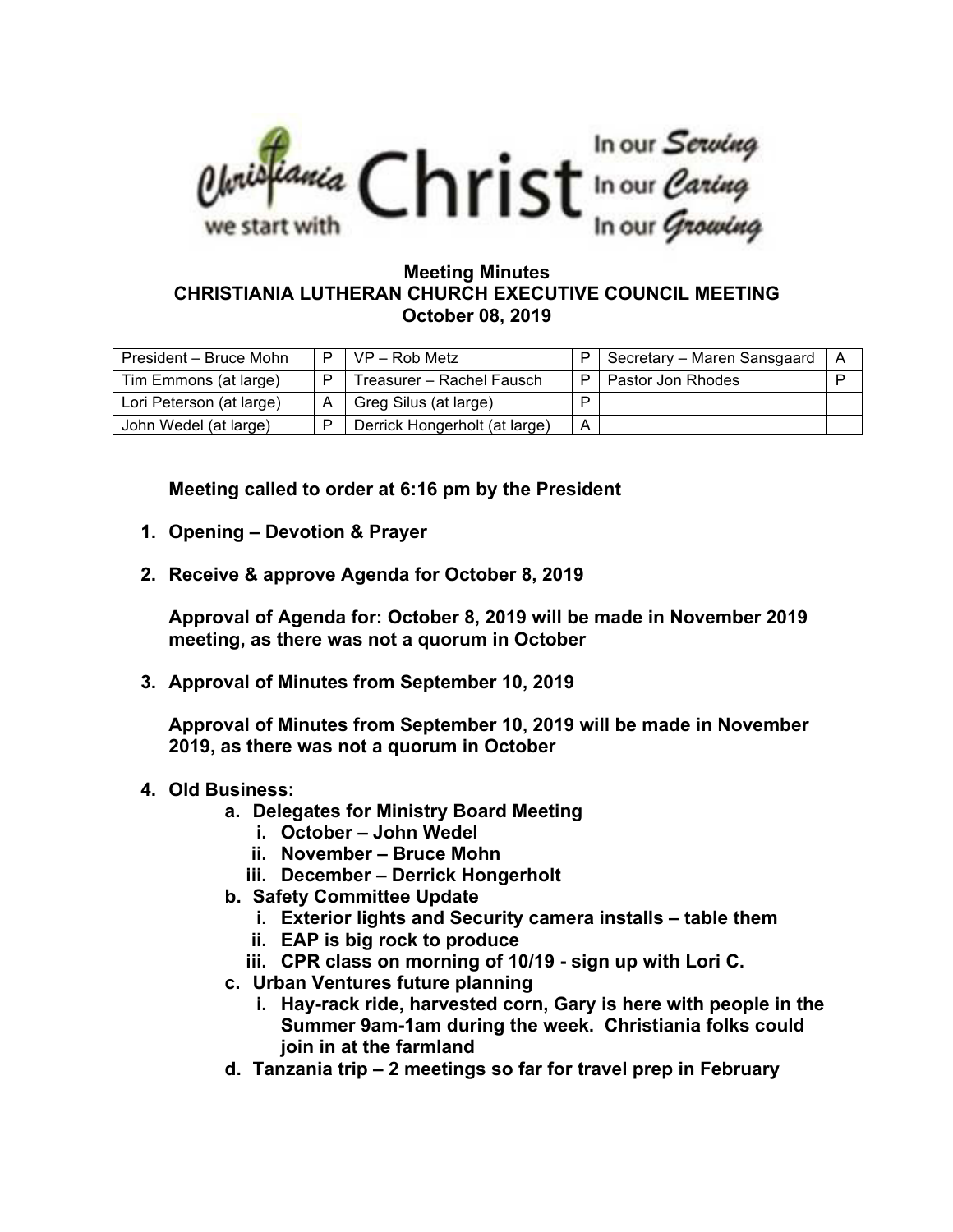- e. **Future Visioning: What's Next**
	- i. **What are you hoping for Christiania**
	- ii. **More Members joining**
	- iii. **Retaining the youth that get confirmed**
	- iv. **Sponsor a radio show and get some mention**
	- v. **See members at church more often**
		- 1. **New member Sunday coming up**
	- vi. **Youth table in Fellowship, stop by and visit them**
- **f. Budget 2020**
	- **i. Advertising/Worship/ PEX Card Policy – Financial Review Committee wants pre-funding of basic costs onto PEX**
	- **ii. Treasurer - emails sent to different Ministry teams for Oct 15th deadline to reply**
	- **iii. Increases in Salary**
- **g. State of the Church Address – typically 3 topics: budget, Joe/Youth & Stewardship**
- **5. New Business:** 
	- a. **Décor Committee – From a congregational member there was input to engage an outside consultant to update the church from 70's style. Member at Large will respond with the Exec Council recommendation**
- **6. Council Information and Reports**
	- a. **Receive Treasurer's Report - reviewed**
	- b. **Receive Pastor's Report –**
		- **i. HFH Breakfast at home we worked on this Summer**
		- **ii. Wireless Microphone replacement required by end of March2020. Formal request to the Foundation**
		- **iii. ELCA Money usage – Campaign gifts – Narrative Budget**
	- c. **Receive CYF Leader's Report**
		- **i. Talk with kids during Fellowship time**
		- **ii. Younger Youth room to the North is becoming the 'storage room'**
		- **iii. Trunk-or-treat October 27th – decorate car and hand out candy**
		- **iv. Limited time on CYF – 3 year max – need new folks coming on**
		- **v. 20-30 kids for Sunday school currently, this is pretty good**
		- **vi. July 2020 - Northern Cheyenne in Montana**
		- **vii. Nov 6th – climate and creation care**
		- **viii. Joe to provide Budget soon**
		- **ix. Apple Orchard this Sunday**
	- d. **Receive Property Committee Report – reviewed submitted report**
	- e. **Receive Ministry Board Report - reviewed submitted report**